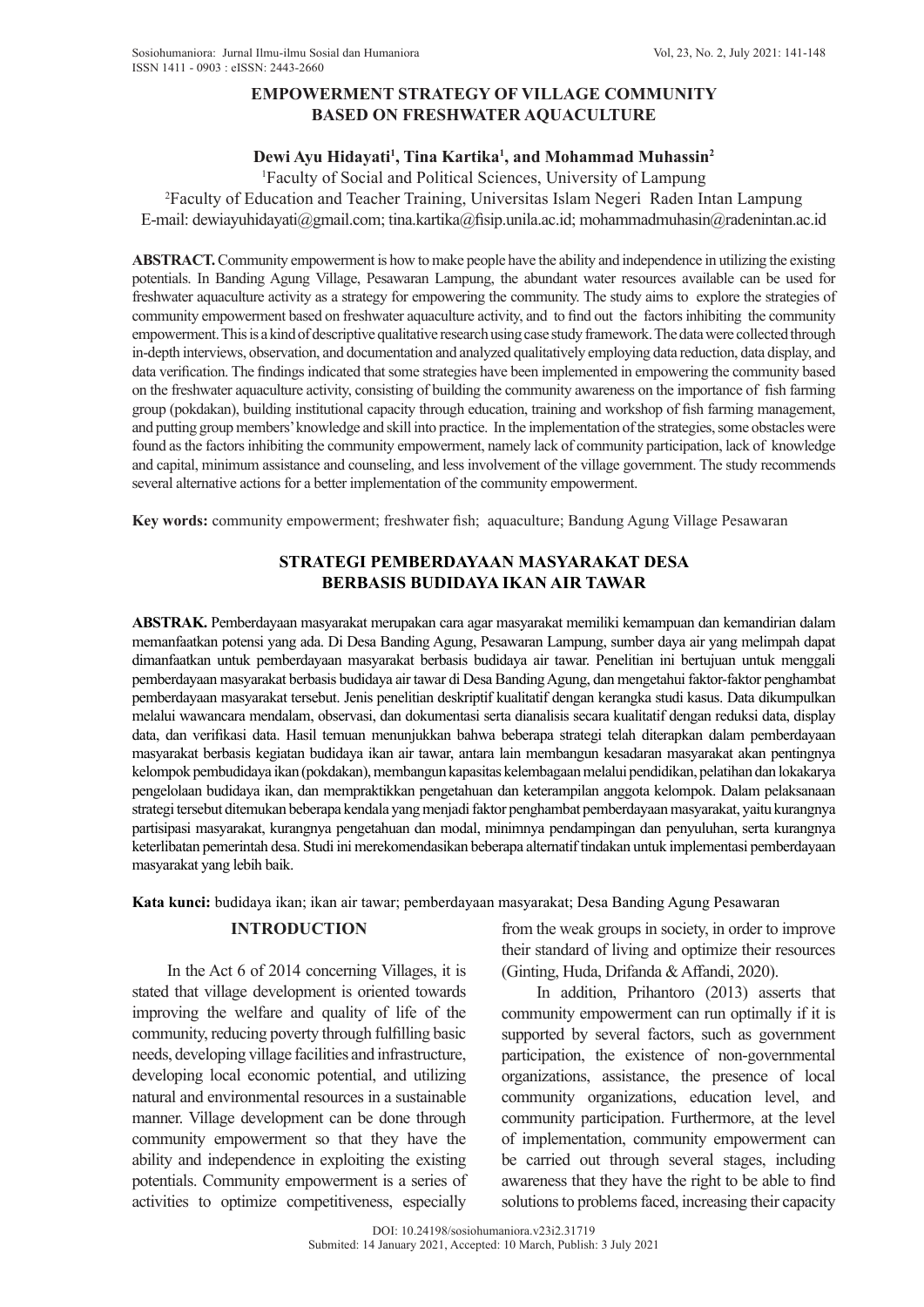through education, training and other activities to improve individual or group skills, and empowerment cultivating the potential that is owned to bring change for better life (Astuti, Hermawan & Rozikin, 2015).

The fact is that many village community empowerment activities cannot run as expected even though the village is supported by large natural resource potentials. This also happened in Banding Agung Village, Punduh Pidada Subdistrict, Pesawaran Regency Lampung. This village can be said to have considerable natural resources, such as oranges, cocoa, nutmeg, bananas, coffee, rice, vegetables, corn and freshwater. Many obstacles were found in the utilization and management of natural resources so that empowerment activities did not run optimally. The indication was that the results of management were only used for personal consumption and had no economic benefit for increasing welfare.

Of the several potentials that exist in Banding Agung Village, fresh water is one of the most important natural resources because of its abundant availability which can be utilized by the community to carry out freshwater aquaculture. Aquaculture is an effort to maintain and breed fish or other aquatic organisms, such as those found in rice fields, rivers, lakes, ponds and swamps (Squalli, 2020). The success of freshwater aquaculture is largely determined by the environment, namely land and water. The type of soil that is good for freshwater cultivation is the type of clay or loam, while the amount and quality of water must always be a concern so that the freshwater fish farming can be optimal.

Several studies on freshwater aquaculture have been conducted with various focus discussions. At the level of implementation, freshwater fish farming activities can also be combined with water tourism, as is the case in the Lalung Karanganyar reservoir (Setiyawan, 2016). The development of recreational freshwater fish cultivation in Karanganyar is carried out through the arrangement and provision of good physical recreational facilities, coupled with water tourism attractions that are entertaining and educational by utilizing natural potentials such as water and fish as objects.

Fish farming development can also use a SWOT analysis approach like the one carried out in Dimembe Minahasa Utara District (Worang, Sinjal, & Monijung, 2018). Field findings indicate that internal aspects that influence the development of fish farming in the area include strength factors, namely business location, water quality, support from the local government, the existence of a Freshwater Cultivation Fishery Center, and weakness factors, namely the lack of seed availability and human resources. The external aspects are opportunity factors, namely high fish selling value, high market share, large business opportunities, government policies, and threat factors, namely fishing theft and security. Strategic steps for the development of fish farming in Dimembe District include increasing the production of tilapia and goldfish, providing training on freshwater aquaculture and maintaining the quality of cultivated fish products, making agreements between cultivators in maintaining the safety of aquaculture ponds.

Efforts to improve freshwater fish cultivation results can also be done by managing water quality and making fish feed independently (Sutarjo & Samsundari, 2018). The results showed that the involvement and active participation of partners was very high in every program implementation including the application of water quality management, making fish feed, and implementing good fish hatchery methods. After a thorough evaluation at the location, the results show that the partners' efforts through training and mentoring activities have a positive impact on partner businesses.

The present research focuses on the exploration of the stages of freshwater aquaculture-based community, as well as the factors inhibiting the community empowerment. In line with the background of problem, this study tries to answer the following questions:

- 1. What are the strategies implemented in empowering the community based on fresh aquaculture activity in Banding Agung Village?
- 2. What are the factors inhibiting the community empowerment in Banding Agung Village?

#### **METHOD**

The study was carried out in Banding Agung Village, located in Punduh Pidada Subdistrict, Pesawaran Lampung. The village had abundant water sources which could be utilized as the main asset for the empowerment of freshwater fish farming community. Based on the livelihood strategy, the majority of the people in the village were freshwater aquaculture farmers. In addition, there has been a freshwater aquaculture group as a forum for community members to share knowledge, ability and independence in managing and developing freshwater aquaculture to improve their welfare.

This is a kind of descriptive qualitative research, used to understand the phenomenon about what is experienced by research subjects holistically using descriptive form of spoken or written words, relying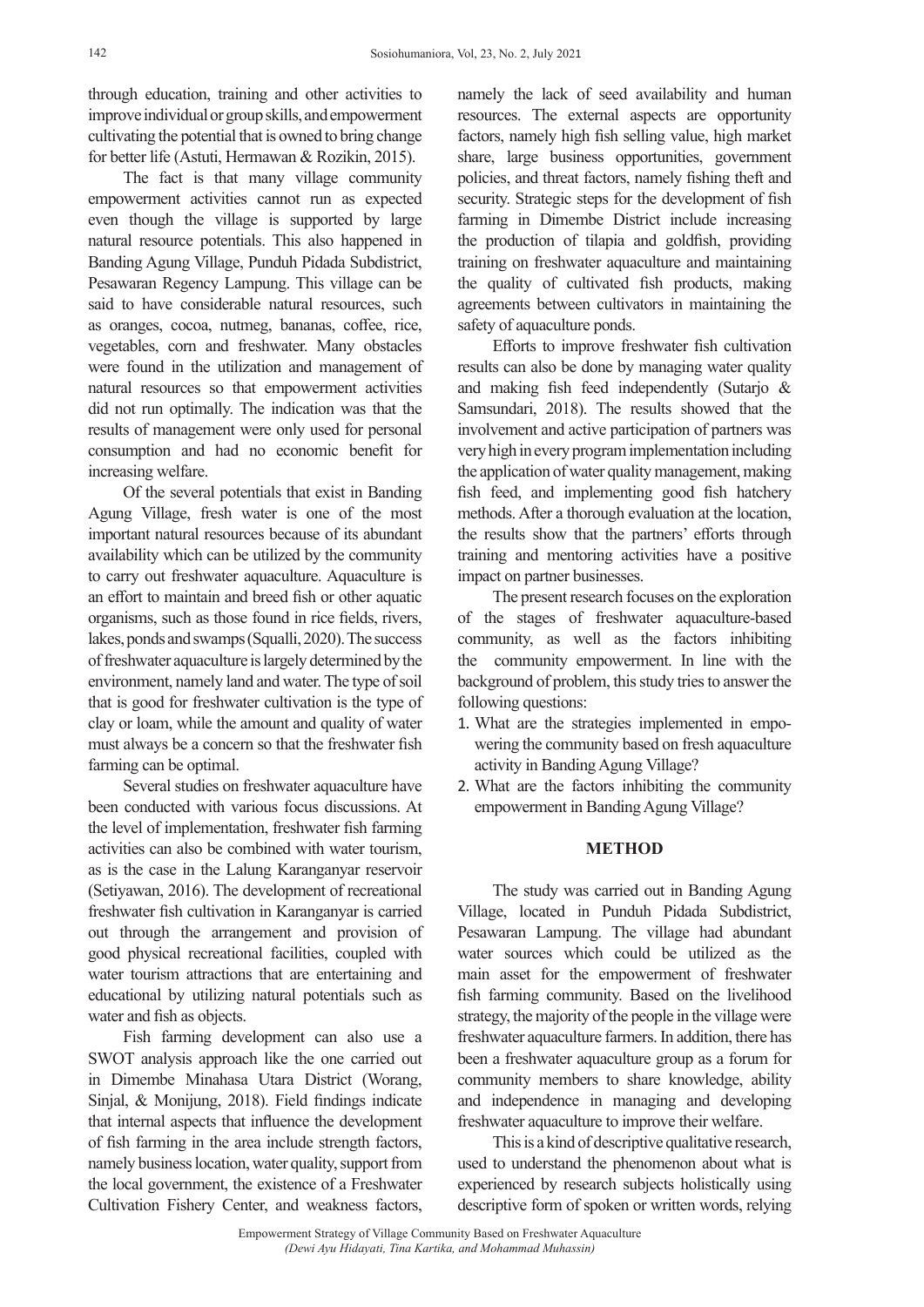on the collection of qualitative data (Nassaji, 2015). This research intends to study, describe, and analyze in depth about the stages of community empowerment through freshwater aquaculture in Banding Agung Village to increase freshwater fishery products and encourage the improvement of the economy of the village community and find out the factors inhibiting the community empowerment related to freshwater aquaculture.

This research data were obtained from two main sources, namely primary data as the result of interviews from a number of informants and observations. The secondary data were collected from documentation of several existing media such as books, village documents, and articles related to this research. The determination of informants was done intentionally using purposive sampling technique, in order to obtain data in line with the aims of the study. The informants were the residents of Banding Agung village, consisting of members of fish farming group and local village officials.

The techniques of collecting data included indepth interview, observation, and documentation. The data obtained in the study were then analyzed and explained qualitatively based on the research questions. The data analysis covered some stages of data reduction, data display, and verification (Sugiyono, 2017).

#### **RESULTS AND DISCUSSION**

Banding Agung Village is one of eleven villages located in Punduh Pidada Sub-district, Pesawaran Regency Lampung. Other villages are Bangun Rejo, Batu Raja, Bawang, Java City, Pagar Jawa, Legundi Island, Rubasa, Suka Maju, Sukajaya Pidada, and Sukarame. Banding Agung Village is divided into 2 parts, namely Banding Agung Atas and Banding Agung Bawah which are 4-5 km apart and connected by a hamlet road. The village of Banding Agung has an area of about 10.70 km2 and a population of 723 people, in other words the population density is 67.57 people / km2 (https://pesawarankab.bps.go.id/).

This village has a lot of natural potentials, including freshwater sources and agricultural commodities such as cocoa, oranges, areca nuts and chilies. One of the great potentials discussed in this study is the abundant water so that almost every yard of the residents' houses has a fish pond which is used for freshwater aquaculture. To improve cultivation yields, *Kelompok Budidaya Ikan*, the so-called pokdakan was formed to solve various problems related to the freshwater aquaculture. Therefore, this research seeks to investigate and explain the stages of empowerment of freshwater fish farming groups and the obstacles faced in this freshwater fish farming business.

## **1. Community Empowerment Strategy Based on Freshwater Aquaculture**

Community empowerment is needed in the development process since both of them are inseparable. Community empowerment is essentially changing people's behavior to a better direction to gradually improve the quality and welfare of their lives. In a broader sense, Laksono (2018) asserts that community empowerment is a process to facilitate and encourage people to be able to position themselves proportionally and become the main actors in utilizing their strategic environment to achieve sustainability and independence. Thus, through empowerment programs, local communities are encouraged to have the ability to utilize their resources and be fully involved in production, economic, social and ecological mechanisms (Raharjana & Kutanegara, 2019). In accordance with the focus of the research, the community empowerment is aimed at developing natural potential in Banding Agung Village, Punduh Pidada Pesawaran District, especially water potential which is used for freshwater aquaculture activity. In practice, the were some strategies implemented in empowering the community based on freshwater aquaculture in Banding Agung as follows

#### **(i) Building the Community Awareness**

Building the community awareness is the first strategy of community empowerment intended to help the community know what potentials exist in the village environment to be developed (Astuti, Hermawan & Rozikin, 2015). At this stage, an analysis of the strengths and weaknesseses of this potential was discussed using mapping activity. It began with discussions and socialization about how to initiate the empowerment of village communities in the management of existing village potentials, especially fresh water, through Pokdakan.

Pokdakan as mentioned earlier, is a fish farmer group formed on the initiative of several community members, especially those with freshwater fish farming. The process starts from gathering the community to discuss and socialize the importance of the group's existence in the context of community empowerment. The importance of establishing this group is in line with Mudege, Nyekanyeka, Kapalasa, Chevo & Demo (2015) who state that farmer groups as part of civil society are able to provide opportunities for collective action and have the potential to empower and democratize the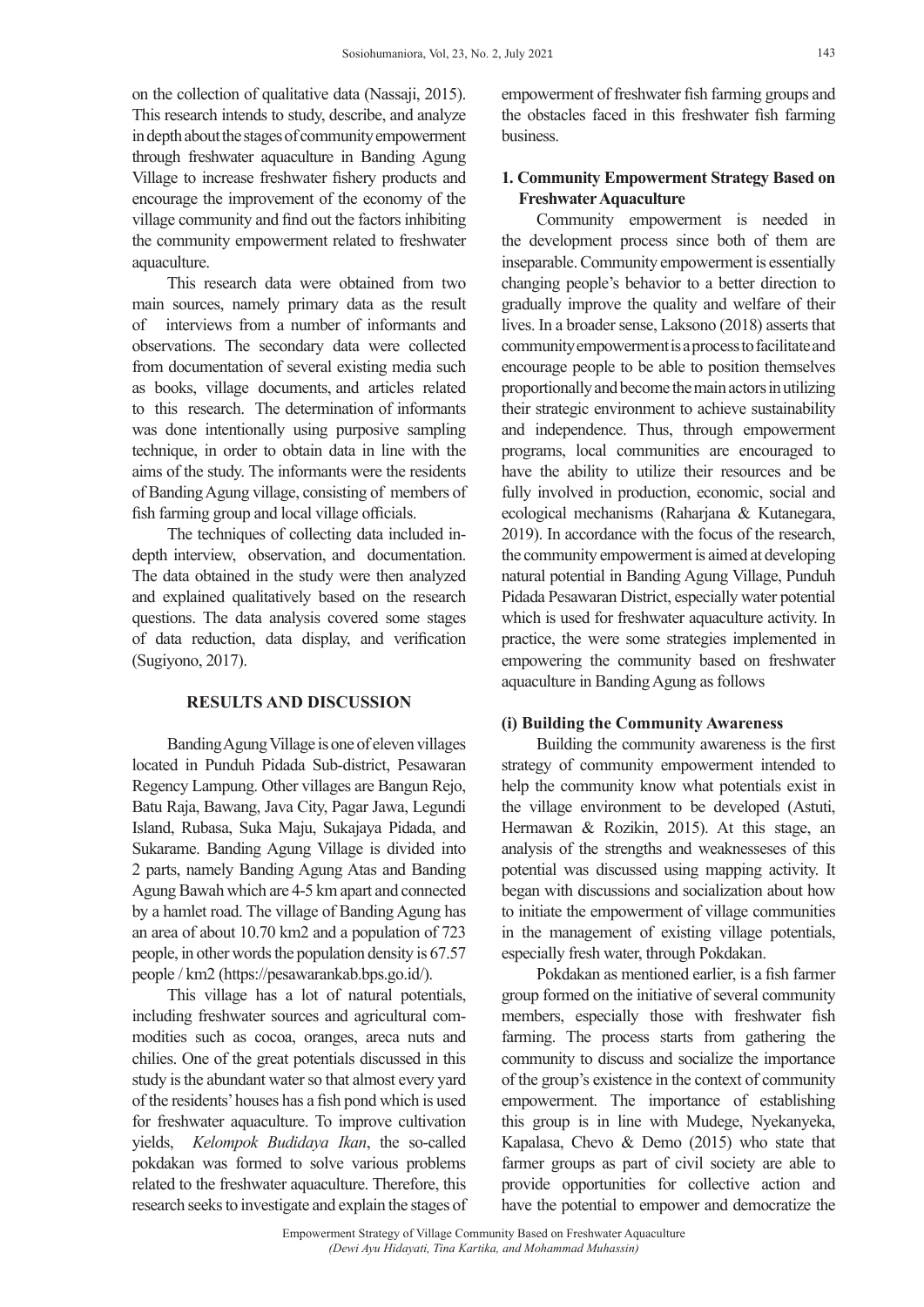development. Besides, the forming of pokdakan was also motivated by the potential for the village area of Banding Agung, which has abundant water resources, supporting community empowerment efforts in the field of freshwater aquaculture.

Socialization is carried out to provide enthusiasm and awareness to the community about the importance of community empowerment and to invite people to think about what things the community can do to improve life welfare through increasing the potential in the village. During this outreach activity, there was an interactive question and answer session between the Field Extension Officer team and local residents. This indicated that the residents were quite enthusiastic about participating in the socialization. This was confirmed by Basuki, Rosa & Alvin (2020) who maintan that the benefit of the socialization was the emergence of public awareness to empower themselves and the natural environment which was marked by the increasing number of people joining Pokdakan.

After the socialization and discussion were carried out, some of the residents agreed and strongly supported the establishment of the Pokdakan. The next stage is planning its formation management structure as well as the division of tasks and authorities of group administrators and planning group activities. After the group was formed, many people were interested in joining it in order that they could empower themselves there in improving their welfare.

One of the activities carried out in the Pokdakan group was the regular meeting once a moth aimed at discussing various issues related to freshwater aquaculture problems. The group discussions often held are when there are problems with cultivation disturbances, both pests and diseases that attack freshwater fish and also weather problems. Besides, when there is a dispute between Pokdakan members, it will be immediately discussed together to achieve the desired goals. Pokdakan Lestari Alam Sulah also held another discussion with another farmer group in some other neighboring villages. The problems solved concerning cultivation and technology, such as the problem of how to increase fish production. While the problem of technology is about how the flow of information technology can be absorbed by the group and can be applied in order to increase production. This corroborates Puspita & Sunartomo's (2019) assertion that a group discussion is collective bargaining between two or more people to get the best decision. It is an agreed-upon joint decisionmaking in solving a problem. The method of joint decision-making is made when the decision concerns the interests of the community.

### **(ii) Building Institutional Capacity**

Pokdakan Lestari Alam Sulah in Banding Agung Village, Punduh Pidada Subdistrict is a forum for self-empowerment of village communities as an effort to increase the capacity and quality of human resources for fish farming managers through knowledge and skills. In line with these efforts, pokdakan institutions need to be continuously strengthened and developed in order to continue to exist and provide benefits to their members.

Pokdakan institutions can be developed jointly through planning, implementation and evaluation activities. Therefore, through this capacitating stage, it is hoped that the Pokdakan institution can function properly and optimally in order to achieve the expected goals. Several activities have been carried out by this pokdakan in the context of capacitating its group members, such as providing training and fish farming management skills and sharing knowledge and experiences between members and from other village Pokdakan that have achieved success. This was supported by Astuti, Hermawan & Rozikin (2015) who stated that capacity building could be achieved through education, training and other activities to improve individual or group skills, and empowerment.

Efforts to improve community welfare through freshwater fish farming are not only through improving the quality of human resources, but also related to the capital aspect which is very much needed to support the cultivation work. The working capital that the community uses to cultivate freshwater fish usually comes from their own circle. However, there are also some members who are interested in opening a fresh fish farming business by making loans from third parties.

Similarly, Kurniyati (2013) emphasizes that strengthening Pokdadan institutions can be done through strengthening economic capital by increasing institutional capital through increasing monthly contributions and social welfare contributions, strengthening human capital by encouraging increased knowledge and skills for both administrators and members in business management. and institutional development, as well as strengthening social capital by building members' awareness to be active in participating in the monthly meetings used as a forum for building closeness and bondage between all members by producing collective action for the common good.

The Pokdakan management has a role to assist members in making capital loans with other parties and even applying for financial assistance from the government. They can also find capital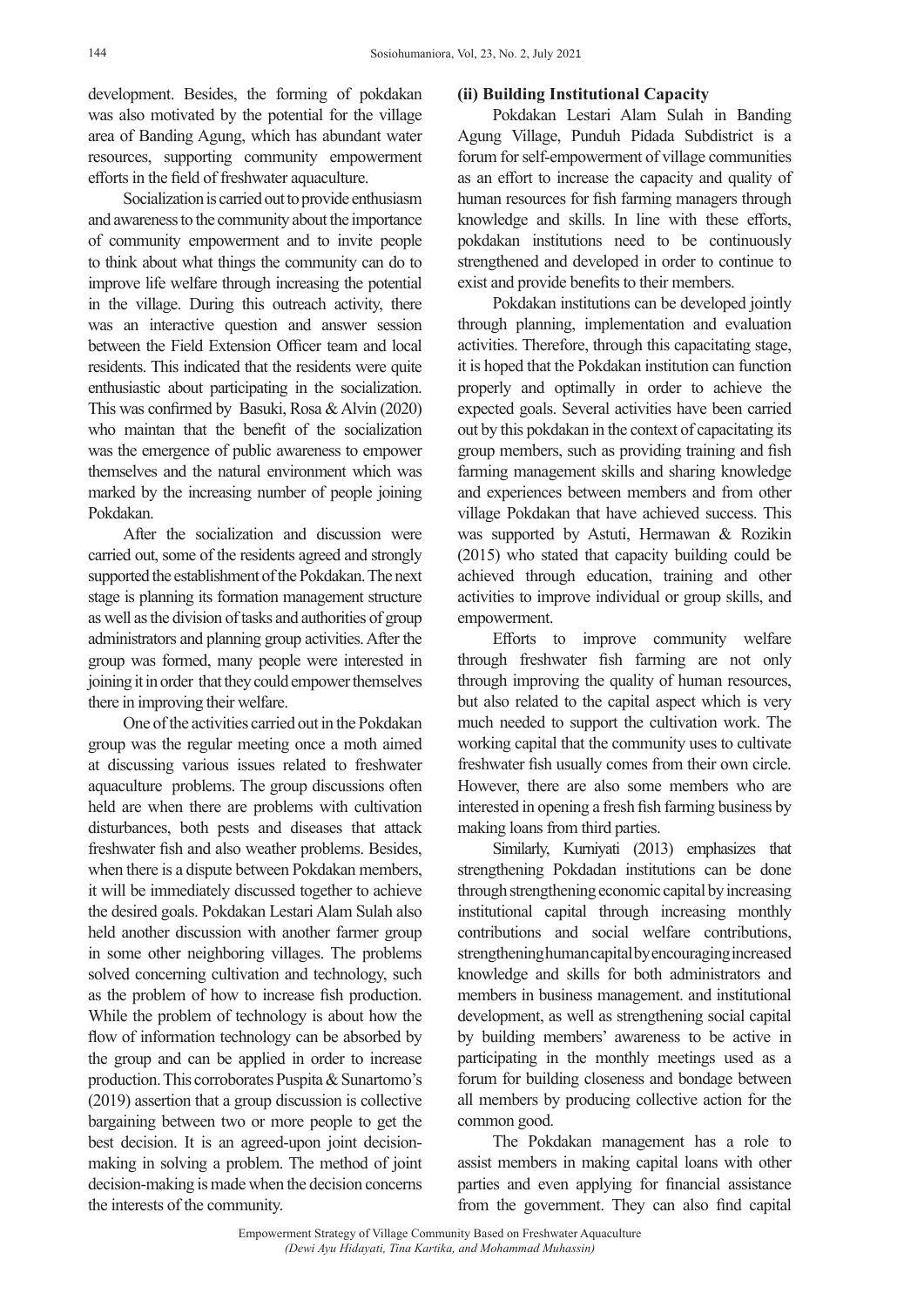loans from other farmer groups with a mutually agreed payment scheme. In addition, they have also submitted proposals to get financial assistance from the government, but until now they have not received a good response. They hope that this assistance can be distributed evenly to all members for the purchase of fish feed and other needs related to the cultivation.

# **(iii) Putting the Group Members' Knowledge and Skill and into Practice**

Provided with the knowledge and skills possessed, pokdakan members have the enthusiasm, motivation and high awareness to develop the cultivation business with their abilities. Pokdakan provides opportunities for members to access various existing information about marketing and the business world. This correlates with Aprilia (2019) who argues that the last stage in community empowerment efforts is the empowerment stage. At this stage the group is given the opportunity to apply the results of the training and the knowledge they have received from the training that has been given so that they can develop the skills contained in the group.

In addition, Pokdakan administrators provide opportunities for members to develop their businesses through cooperation with several parties, such as cooperation with pokdakan parties from other villages, cooperation with fish feed providers and field extension officers. The task of the Pokdakan committee is only to open roads, and then it is left up to group members to carry out the cooperation.

### **2. Factors Inhibiting the Community Empowerment**

In carrying out an activity program, of course, not everything goes smoothly and as expected. In this case, there are several obstacles in the implementation of these activities. Referring to findings of the research, the followings are the factors inhibiting the freshwater aquaculture-based community empowerment in Banding Agung Village.

## **(i) Lack of Community Participation**

Based on the field findings, it is known that the main obstacle for developing the aquaculture business is the lack of community participation in Pokdakan group activities. This happens due to the lack of public awareness to improve self-quality through the group's activities, for example group discussion. Several members said that their inactivity was due to the activities in their main jobs so they rarely attended group meetings. This can be seen from the minimal percentage of community attendance in group meeting activities.

Brainstorming activities among group members were still carried out but were limited due to the busy activity of main job and tired condition of the farmers. Members attending the meeting were at least 2 or 3 people, often no one even came. As a result, the managers and members of the farmer group do not really understand the function of the Pokdakan so that they go back to running independently the farming business.

This finding is in line with Amelia's (2020) statement that obstruction of Pokdakan activities can occur due to internal factors, where most members are busy with their main work so that group activities are neglected. Not all people are fully aware of the importance of improving the quality of human resources in an effort to improve their welfare (Ibrahim, Sutarna, Abdullah, Kamaluddin & Mas'ad, 2019). In fact, from the meeting, many benefits were obtained, such as sharing knowledge and skills, as well as capital assistance to run fish farming better.

#### **(ii) Lack of Knowledge and Capital**

The purpose of education is to acquire knowledge. However, to gain knowledge is not only obtained through formal education but also informally, such as through books, experiences of other people, and technology media. Members of the fish cultivator group in the village still do not have any more desire to seek knowledge or insights from other sources. They only rely on information obtained through training, counseling and socialization activities carried out by Pokdakan, so that the information obtained is only from one source which causes them to be less developed. Similarly It was also stated by Erwan (2017) that the limited capacity of community resources in reality on the ground had resulted in the ineffectiveness of each stage of the activity, difficulties in communicating and socializing the program, and ultimately causing less effective participation.

In addition, the limited ability or capital capacity made fish farmers unable to invite facilitators or bring in fish farmers from other areas to teach and exchange ideas with Pokdakan members at Banding Agung. This made the people who were members of the Pokdakan choose to surrender and run and maintain their fish farming ponds by relying on the experience of each member. This finding strengthens Dianti & Effendi (2019) who maintain that the lack of qualified human resources means that many opportunities cannot be utilized optimally by the community due to limited knowledge and skills.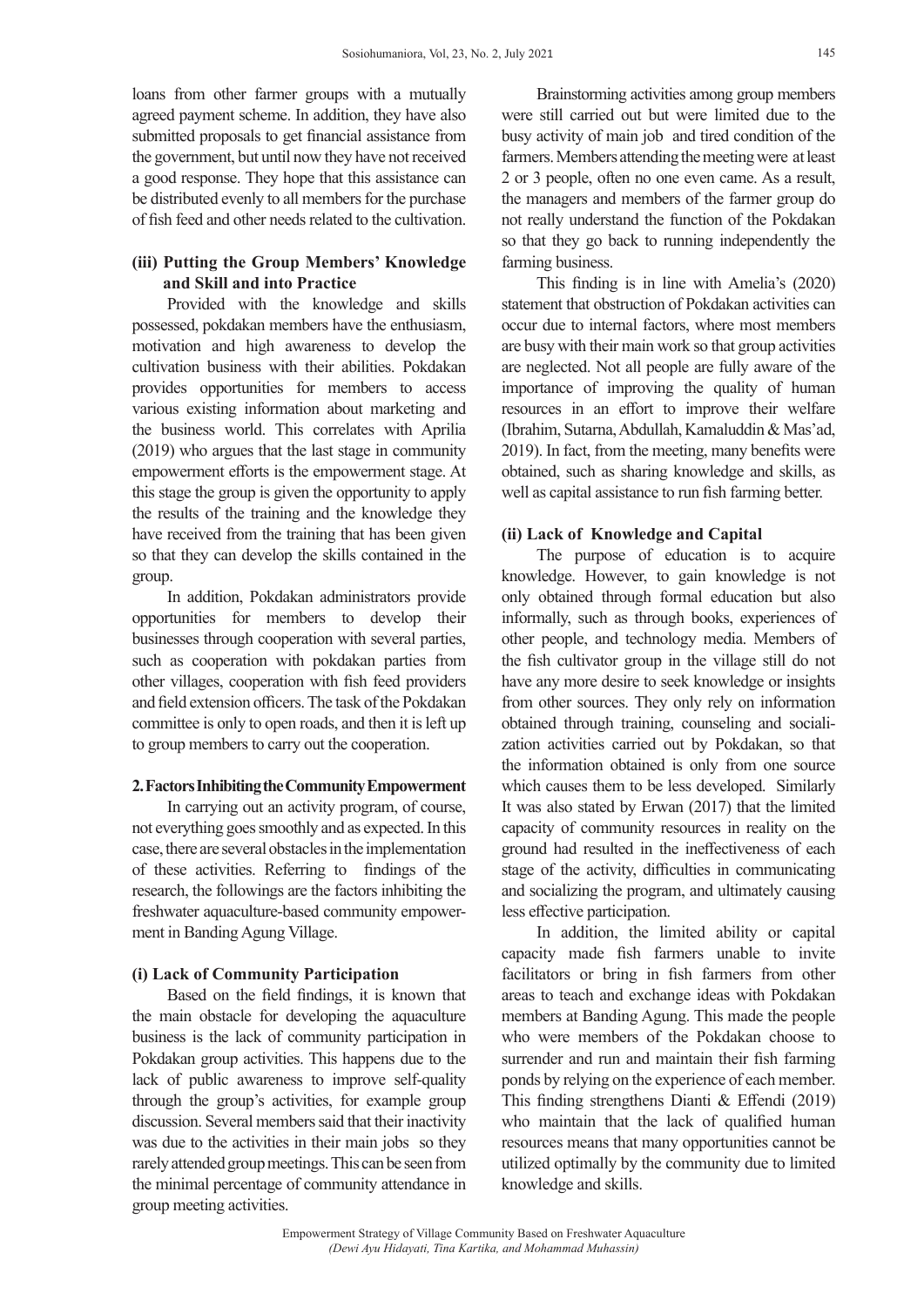## **(iii) Minimum Assistance and Counseling**

The quality of human resources will be well established, especially in the case of freshwater fish farming when the government is involved in it. These empowerment activities will run effectively if not only the community plays an active role in it but also government involvement. In this case, the government is expected to continuously conduct socialization activities on good fish farming management through PPL (extension officers) to increase public awareness.

Assistance is something that is quite important in an effort to increase the productivity and welfare of the community through Pokdakan. Assistants in this component are referred to as facilitators, communicators and motivators. Basically, mentoring is an effort made to involve the community to play an active role in developing the various potentials available in the area to achieve a better life for the community.

The findings in the field suggest that the majority of Pokdakan members are elementary school graduates with limited knowledge. They only rely on the experience they have in managing fish farming. In fact they have asked village officials several times but no assistance has been given. In addition, the absence of agricultural extension officers at Banding Agung meant that farmers had to invite these officers from other villages, thus requiring a fairly large allocation of time and transport costs to come to Banding Agung. This has an impact on the lack of PPL visits for assistance. According to Astuti, Hermawan & Rozikin (2015), the less involvement of agricultural extension agents as farmer assistants will cause them less focused on assisting farmer groups so that many Pokdakan activities are neglected.

### **(iv) Less Involvement of the Village Government**

Government through village officials also needs to encourage the community to be actively involved in participating in training which is very useful for Pokdakan members. It is also hoped that the government will respond well to the wishes of pokdadan members to get capital assistance to develop freshwater fish cultivation. The fish cultivator community actually wants the attention of the government, both the village and the parties involved, in this case the agricultural office.

However, the fact is that the absence of the government in the empowerment and assistance process makes the community then run on its own according to their experiences. They feel desperate to expect assistance from the village government, because they feel they are not considered there. Never mind help to call fish farming experts, fish feed is never assisted.

Broadly speaking, farmers in Banding Agung Village who are members of the Pokdakan expect the village government to participate in discussion events so that they can direct and give advice on good Pokdakan management. However, this cannot be realized for reasons other than time related, the village government has a fear of providing direction because of the lack of expertise and fields controlled by the village government, so that it raises concerns over giving directions or answers when farmers ask questions.

Principally, village officials can play the role of leaders who are emulated by their residents. They can be a driving force for the community to make changes for the better. This was strengthened by Fitria, Setiawati & Firdaus's finding (2019) claiming that the main role of village officials is to raise awareness and enthusiasm for the community to play an active role in village development activities, especially those related to freshwater fish farming that has been facilitated by the Pokdakan in the village. Therefore, village officials are also expected to be able to open networks with other parties so that regional potential, especially freshwater fish cultivation, can be maximized as part of efforts to advance village development.

### **CONCLUSION**

Referring to the data analysis, the study has found some strategies implemented in empowering the community based on the freshwater aquaculture activity, consisting of building the community awareness on the importance of pokdakan, building institutional capacity through education, training and workshop of fish farming management, and putting group members' knowledge and skill into practice, as well as the factors inhibiting the community empowerment, namely lack of community participation, lack of knowledge and capital, minimum assistance and counseling, and less involvement of the village government. The limitation of the study lies in the sample selection, which is only one pokdakan group so that it has not been able to make generalization of the empowerment strategy that is suitable for all pokdakan in Punduh Pidada sub-district. Further research might be able to make a more comprehensive study involving all pokdakan in other villages within the scope of the Punduh Pidada sub-district so that a more effective and efficient model for developing empowerment strategies can be created. This research is expected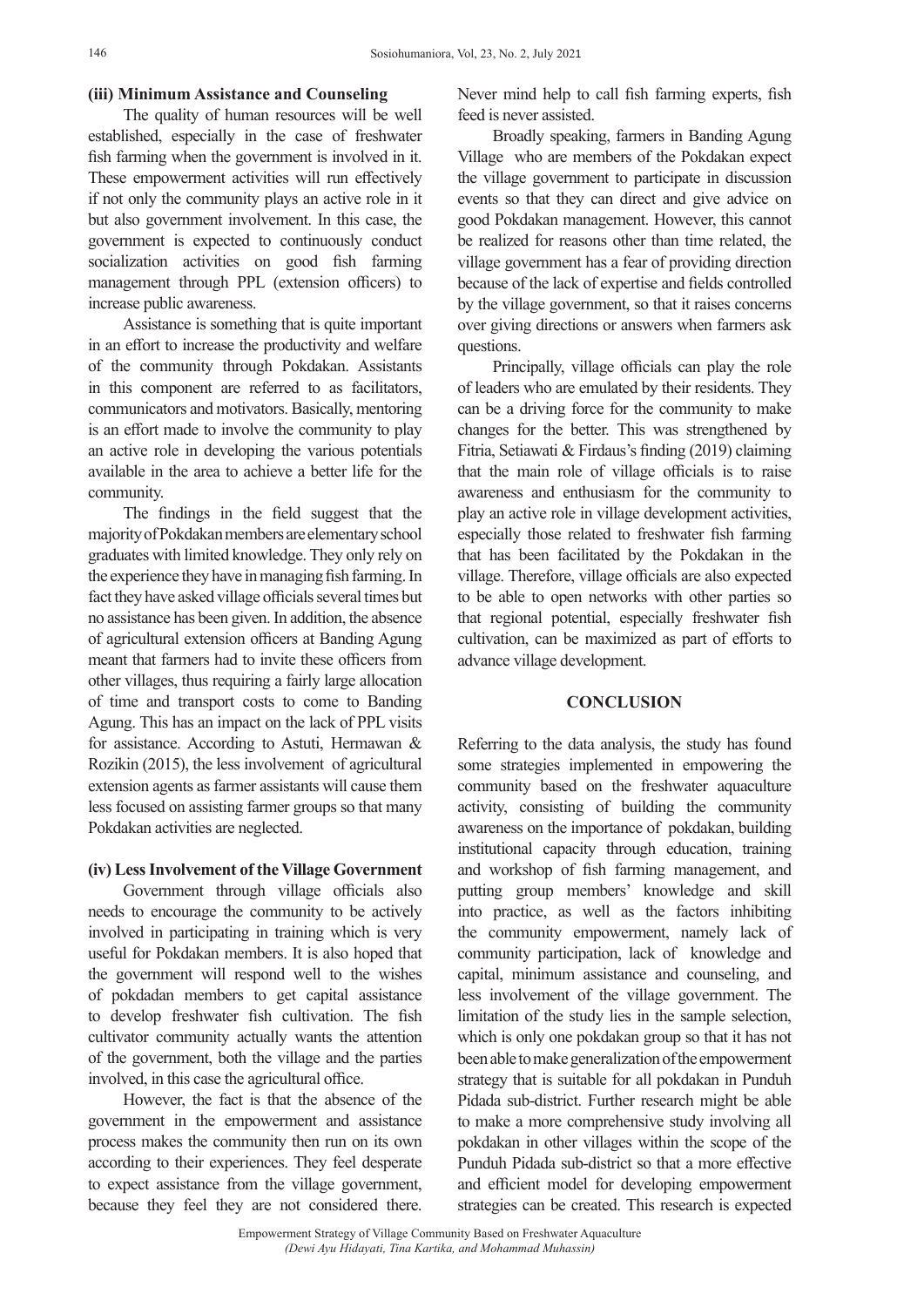to provide strategic solutions in an effort to motivate the community to actively participate in supporting regional development, particularly the development of rural communities through freshwater aquaculture activity. From this research, it is hoped that the community will realize the importance of empowering rural communities so that they have the ability, expertise and independence to develop the existing potential to increase income and welfare. In addition, this research is expected to inspire the emergence of empowerment models of rural communities that are more efficient for further research.

## **REFERENCES**

- Amelia, L. (2020). Peran Pemerintah Desa dalam Meningkatkan Kesejahteraan Masyarakat pada Sektor Budidaya Ikan: Studi Desa Kubu Kandang Kecamatan Pemayung Kabupaten Batanghari. *Skripsi*. Universitas Islam Negeri Sultan Thaha Safuddin Jambi.
- Aprilia, R. (2019). Pemberdayaan Masyarakat pada Kelompok Budidaya Ikan (Pokdakan) Sudi Makmur di Dusun Priangan desa karanganyar Lampung Selatan. *Skripsi*. Universitas Islam Negeri Raden Intan Lampung.
- Astuti, L.I., Hermawan, & Rozikin, M. (2015). Pemberdayaan Masyarakat dalam Pembangunan Pertanian Berkelanjutan. *JAP: Jurnal Administrasi Publik,* 3, (11), 1886-1892.
- Basuki, K.H., Rosa, N.M. & Alfin, E. (2020). Membangun Kesadaran Masyarakat dalam Menata Lingkungan yang Asri, Nyaman, dan Sehat. *JMM: Jurnal Masyarakat Mandiri*, 4, (1), 1-9.
- Dianti, F. & Effendi, N. (2019). Analisis Pemberdayaan Masyarakat Desa Sri Tanjung Kecamatan Rupat Kabupaten Bengkalis. *Kolaborasi: Jurnal Administrasi Publik*, 5, (3), 319-332.
- Erwan. (2017). Faktor Penghambat Pelaksanaan program Nasional Pemberdayaan Masyarakat Pembangunan Infrastruktur Sosial Ekonomi Wilayah di Kabupaten Tabalong Kalimantan Selatan. *DIA: Jurnal Administrasi Publik*, 15, (2), 1-7.
- Fitria, Setiawati, B. & Firdaus, M. R. (2019). Peran Kepala Desa sebagai Pengambil Keputusan dalam Pemberdayaan Masyarakat di Desa Tangkan Kecamatan Awang Kabupaten Barito Timur. *JAPB*, 2, (2), 640-656.
- Ginting, R., Huda, M., Drifanda, V. & Affandi, R. (2020). Pemberdayaan Masyarakat Desa Jungsemi di Masa Pandemi Covid-19 Melalui Pelatihan Pembuatan Hand Sanitizer dan Pelindung Wajah. *IJECS: Indonesia Journal of Empowerment and Community Services,* 1, (1), 20-27.
- https://pesawarankab.bps.go.id/ (accessed on January 5, 2021).
- Ibrahim, Sutarna, I.T., Abdullah, I., Kamaluddin & Mas'ad. (2019). Faktor Penghambat dan Pendukung Badan Usaha Milik Desa pada Kawasan Pertambangan Emas di Sumbawa Barat. *Sosiohumaniora,* 21, (3), 349-354. doi:http://dx.doi.org/10.24198/ sosiohumaniora.v21i3.23464
- Kurniyati, Y. (2013). Penguatan Kapasitas Kelembagaan Kelompok PEW untuk Mengembangkan Ekonomi Lokal Kota Yogyakarta. *Jurnal Maksipreneur*, 3, (1), 90–120.
- Laksono, B. (2018). The Community Empowerment Through Social and Educational Institutions. *Jurnal Pendidikan Humaniora*, 6, (3), 115–122.
- Mudege, N.N., Nyekanyeka, T., Kapalasa, E., Chevo, T. & Demo, P. (2015). Understanding Collective Action and Women's Empowerment in Pottato Farmer Groups in Ntcheu and Dedza in Malawi. *Journal of Rural Studies*, 42, 91–101.
- Nassaji, H. (2015). Qualitative and Descriptive Research: Data Type Versus Data Analysis. *Language Teaching Research*, 19, (2), 129132. https://doi.org/10.1177/1362168815572747
- Prihantoro, S. (2013). Strategi Pemberdayaan Masyarakat Miskin dalam Meningkatkan Pendapatan (Studi Empiris di Kelurahan Bandung Kecamatan Kutoarjo Kabupaten Purworejo). *Journal of Nonformal Education and Community Empowerment*, 2, (2), 15-21.
- Puspita, M. C., & Sunartomo, A. F. (2019). Peran Kelompok Pembudidaya Ikan (Pokdakan) Aci Bahari dalam Pembudidayaan Ikan Bandeng di Desa Pesisir Kecamatan Gending Kabupaten Probolinggo. *Jurnal Sosial Ekonomi Pertanian*, 12, (2), 80-91.
- Raharjana, D.T. & Kutanegara, P.M. (2019). Pemberdayaan Masyarakat di Kawasan Cagar Budaya. *Jurnal Tata Kelola Seni*, 5, (1), 50-65.